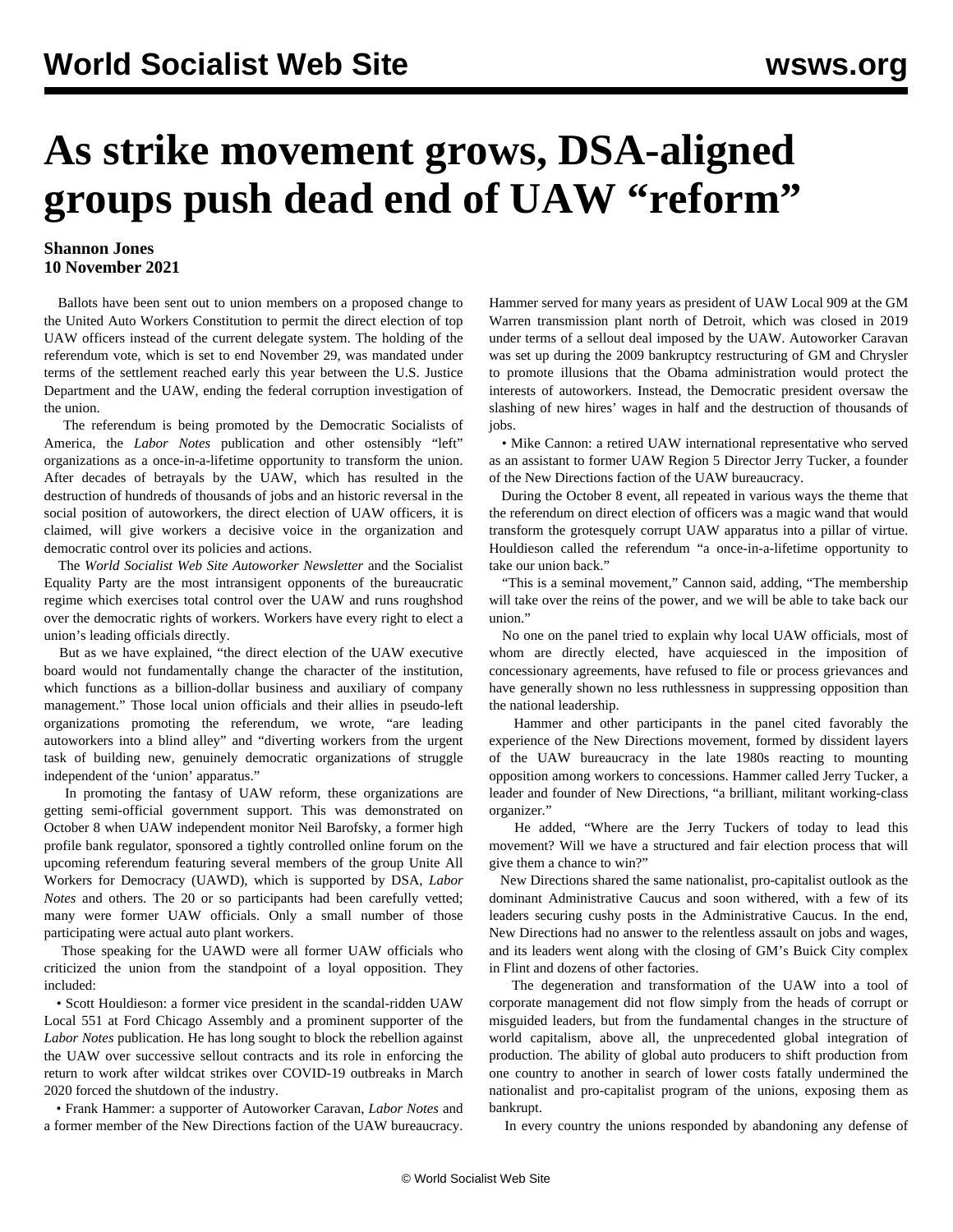workers' interests in the name of helping "their" employers undercut foreign competitors by accepting endless concessions. The result has been disastrous not just for American workers but for workers everywhere. The idea that reshuffling a few leading personnel in the unions can alter the character of these organizations, which have presided over 40 years of devastating concessions and mass layoffs, is unserious and bankrupt.

 The decades-long experience of Teamsters for a Democratic Union illustrates this. On October 20, UAWD co-hosted an online event with members of the Teamsters for a Democratic Union, including TDU founding member Ken Paff.

 Following a federal intervention in the notoriously corrupt Teamsters union, a few of the old-line Mafia-connected bureaucrats were purged and some supporters of TDU gained posts. However, the "reform" candidate backed by the TDU, who won the government-sponsored direct election in 1991, Ron Carey, sold out the UPS strike in 1997 and was later caught up in a corruption scandal and forced to resign. For the last 20 years the Teamsters have been under the thumb of James P. Hoffa, the son of the notorious Mafia-connected Jimmy Hoffa.

 In the October 20 event, Paff touted the new TDU "reform" candidate, Sean O'Brien, a Teamster vice president earning \$300,000 annually, as a "more militant Teamster." In fact, O'Brien, a longtime supporter of Hoffa, initially headed negotiations with United Parcel Service in 2017, crafting a concessions deal which was ultimately forced through by the Teamster leadership, overriding a membership vote to reject.

 Another hero of the so-called union reformers is the Caucus of Rankand-File Educators (CORE) group, which took over the Chicago Teachers Union in 2010. The faction, which was made up of activists affiliated with various pseudo-left groups, including the now-defunct International Socialist Organization (ISO), betrayed the 2012 teachers strike and helped successive Democratic administrations close schools, slash teacher jobs and expand charter schools. CTU President Jesse Sharkey, a former ISO leader, has played the most prominent role in herding students and teachers back into COVID-19-infected school buildings.

## **Pandemic and massive strike wave are background of referendum**

 The UAW referendum vote takes place under extraordinary conditions. A deadly pandemic has taken nearly 5 million lives globally, including over 750,000 in the US. A strike movement is expanding across the country, with 10,000 John Deere workers going on strike following a 90 percent contract rejection vote. Volvo workers earlier this year struck twice, rejecting three and probably four sellout deals brought back by the UAW, while Dana Inc. auto parts workers massively rejected a contract negotiated also by the UAW. The exposure that UAW officials took company bribes in exchange for signing contract deals and embezzled millions in union funds has sent 11 UAW officials to prison, including two former presidents, and further weakened the grip of the UAW over rank-and-file workers.

 Under these conditions, the Biden administration has taken unprecedented steps to shore up the trade union bureaucracy, including its well-publicized intervention in support of the failed unionization campaign at Amazon in Bessemer, Alabama, earlier this year. Biden is looking to the UAW and other unions to corral workers behind his administration's aggressive policy toward China, including trade war over electric vehicles and other products and militarist provocations.

 Above all, the pro-Democratic Party forces backing the UAWD campaign fear the growing influence of the *World Socialist Web Site* and the Socialist Equality Party and support for the building of rank-and-file factory and workplace committees, free from the control of the corporatist unions. Keenly aware of the role the WSWS and SEP have played in the formation of such committees in the auto plants and at Volvo, Dana, Deere and other struggles, the DSA, *Labor Notes* and similar groups are working with the Biden administration to refurbish the image of the deeply discredited unions.

 Jonah Furman, a reporter for *Labor Notes* and supporter of UAWD, has been repeatedly cited in the corporate-controlled media in relation to the strike by Deere workers. He has ties to sections of the union bureaucracy as well as the Democratic Party, having served as Vermont Senator Bernie Sanders' National Labor Organizer in his 2020 run for the White House and as co-chair of Metro DC DSA Labor Working Group.

 As the WSWS has [reported,](/en/articles/2021/11/09/smit-n09.html) one of the groups promoting Furman and *Labor Notes* is More Perfect Union, funded by billionaire George Soros's Open Society Foundation**,** a corporate-backed official partner of the National Democratic Institute. The NDI is a Democratic Party-linked organization founded through the CIA-backed National Endowment for Democracy.

 In reports on the Deere strike, Furman combines a few tepid criticisms of the UAW with uncritical support for the conduct of the strike by the UAW, which is deliberately isolating the workers and keeping them in the dark while union officials conspire with Deere management to ram through another pro-company contract. Furman makes no call to widen the struggle of Deere workers and to link the fight to the broader struggles of the working class. Instead, he argues that workers should place their hopes in the longtime friend of Wall Street and the military-industrial complex, President Joe Biden.

 In a video posted on Twitter and widely circulated, Furman makes an appeal to Biden to bestow some token gesture on behalf of striking workers. He says, "Joe Biden is eager to be the most pro-union president in American history. Here is one important way Joe Biden can show up for labor, by getting involved in labor strikes on the side of workers."

 In fact, Biden's Secretary of Agriculture Tom Vilsack recently posed for a photo op with striking Deere workers. The same day a federal judge, appointed by Vilsack in 2006 when he was Iowa governor, issued an injunction against the striking Deere workers limiting picketing to four per gate and even banning the use of chairs and fire barrels.

 Furman goes on to falsify the UAW's history by suggesting that the recognition of the union by General Motors as a result of the Flint sitdown strike in 1936-37 was a gift bestowed by Democratic President Franklin Roosevelt. He declares, "Roosevelt and his labor secretary got personally involved in the sit-down strikes of 1937 by encouraging the president of General Motors to recognize the United Auto Workers...'

 This is rubbish. The victory of the Flint sit-down strike was the outcome of the mass struggle of workers, led by socialists and left-wing militants, not a gift from on high. Roosevelt himself was appalled at the seizure of the plants and only called for negotiations when he saw that the workers would not back down, and GM had no other choice but to come to terms. Less than five years later, FDR would use the services of Walter Reuther and other CIO leaders to impose a ban on strikes and back the geopolitical interests of American imperialism during World War II, even as the Democratic president threw the leaders of the Trotskyist Socialist Workers Party into prison.

 Today, to defend themselves workers need democratic, fighting organizations more than ever. But such a movement will not come out of the UAW or the official unions. The critical task facing autoworkers is the development of their own independent initiative against all factions of the antiworker Solidarity House bureaucracy through the building and expansion of rank-and-file committees. These committees should strive to unite autoworkers with other sections of workers coming into struggle in the US and internationally, whether over health and safety, jobs, wages or working conditions. This requires above all the building of a revolutionary socialist political leadership aimed at abolishing the outmoded capitalist